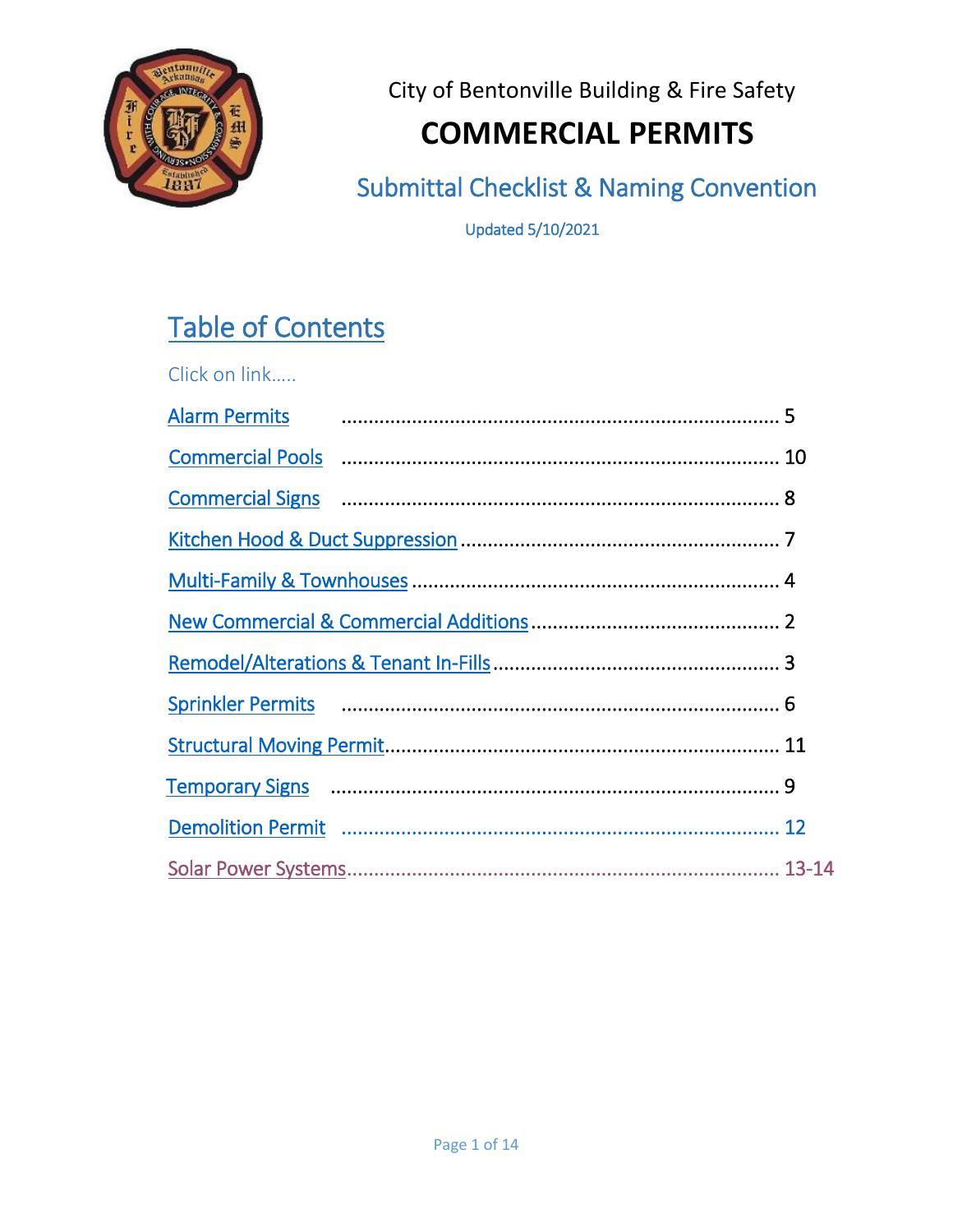

<span id="page-1-0"></span>City of Bentonville Building & Fire Safety New Commercial & Commercial Additions

# **Application Submittal Checklist & Naming Convention**

All items must be uploaded AT TIME OF SUBMITTAL. If not, the permit will be DENIED and will be returned. We process permits in the order they are received. If your permit is returned you will go to the bottom of the queue.

# **New Commercial and Commercial Addition**

Application Packet. Items must be submitted in **two separate PDF files.**

#### **Naming Convention:**

- **Construction Drawings**. Name the construction drawing file: "Submittal (Date stated in title block)". **Example: Submittal 6-6-19.** Any subsequent re-submittals should be named using the same format, Submittal (Date stated in title block).
- **Misc. Documents**. Name file containing the AR Health approval, development letter and any other documents: "Misc. Docs (Current Date)". **Example: Misc. Docs 7-23-19.**

#### **Required Submittal Documents for New Commercial:**

- 1. **Construction Drawings.**
	- Complete set of stamped drawings. Must include applicable codes, occupancy load, area modifications used, travel distances.
- 2. **Arkansas State Health approval** letter (for inside plumbing). Required prior to permit approval.
- 3. **Development Letter** (signed)**.** Required prior to permit approval.

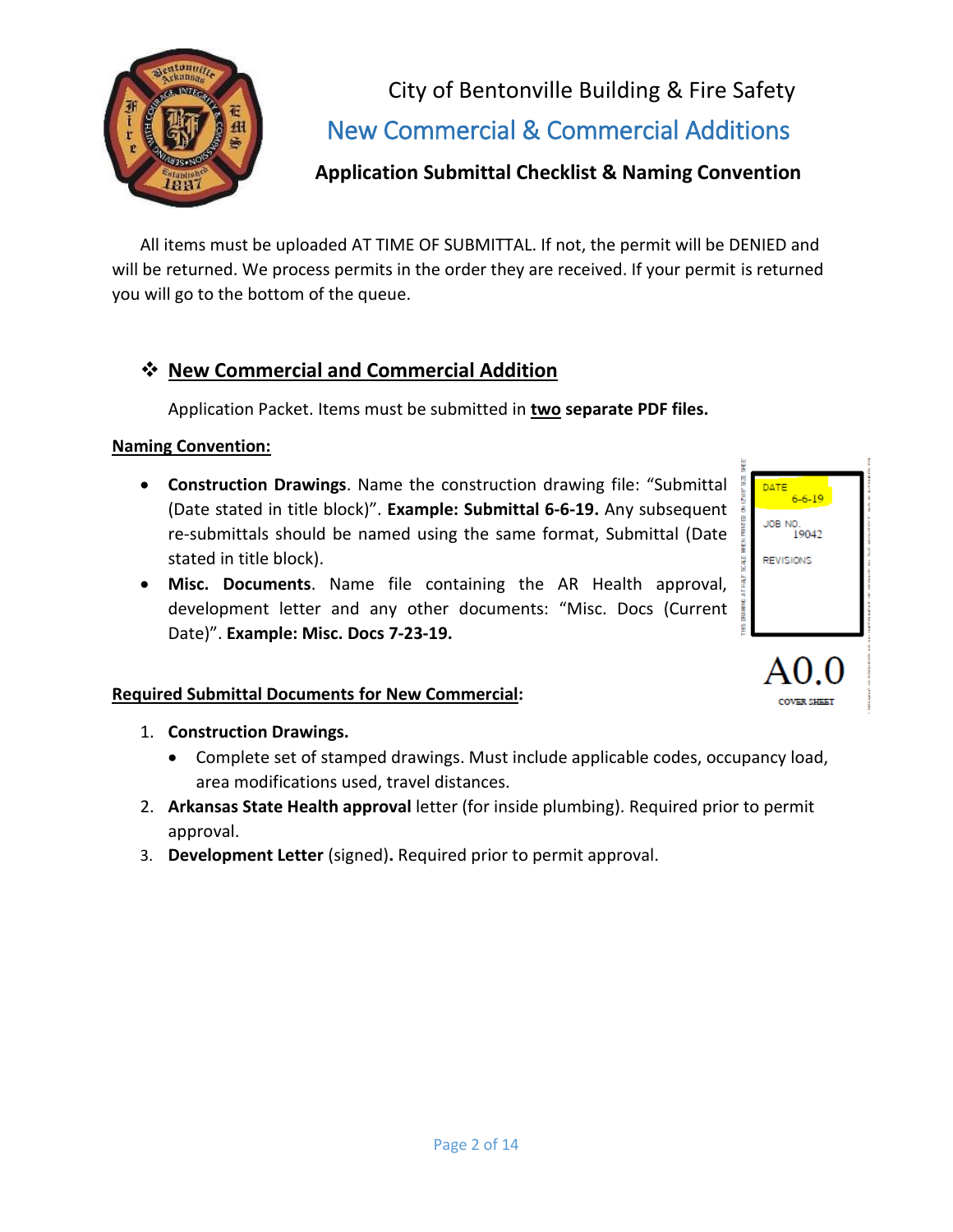

<span id="page-2-0"></span>City of Bentonville Building & Fire Safety Com Remodel/Alteration & Com Tenant In-fill

# **Application Submittal Checklist & Naming Convention**

All items must be uploaded AT TIME OF SUBMITTAL. If not, the permit will be DENIED and will be returned. We process permits in the order they are received. If your permit is returned you will go to the bottom of the queue.

# **Commercial Remodel/Alteration and Tenant In-Fill**

Application Packet. Items must be submitted in **two separate PDF files.**

(Commercial Tenant In-fill permits are only applicable if the suite/area has never been previously occupied. If the space has been previously occupied apply for a Commercial Alteration Permit.)

#### **Naming Convention:**

- **Construction Drawings**. Name the construction drawing file: Submittal (Date stated in title block). **Example: Submittal 6-6-19.** Any subsequent resubmittals should be named using the same format, Submittal (Date stated in title block).
- **Misc. Documents**. Name file containing the AR Health approval, development letter and any other documents: "Misc. Docs (Current Date)". **Example: Misc. Docs 7-23-19.**

# JOB NO.<br>19042 **REVISIONS**

 $6 - 6 - 19$ 

#### **Required Submittal Documents:**

- 1. **Construction Drawings.**
	- **Complete set of stamped drawings (if applicable). Must include applicable codes,** occupancy load, area modifications used, travel distances.
- 2. **Arkansas State Health approval** (if applicable). Required prior to permit approval.
- 3. **Shell Footprint**. Drawing of shell footprint indicating location of suite, if multiple occupancy building.

\*\*A permit will not be issued until a Code Compliance Certificate approval is obtained (approx. approval time 2+ days after received). Please apply for your Code Compliance form on eTrakit. [eTRAKiT \(bentonvillear.com\)](http://trakitweb.bentonvillear.com/etrakit/)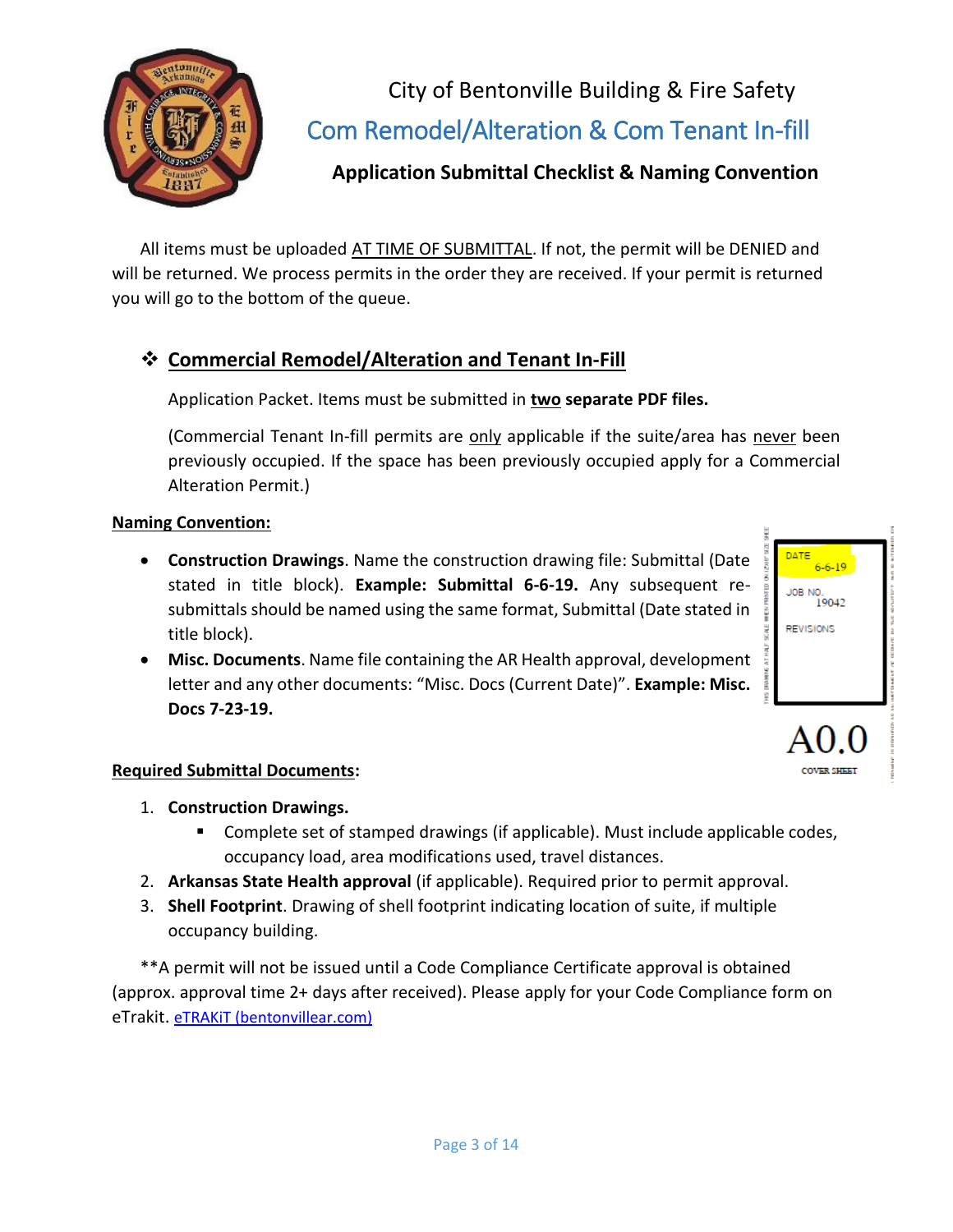

City of Bentonville Building & Fire Safety Multi-Family Buildings & Townhouses (3 units OR MORE)

# <span id="page-3-0"></span>**Application Submittal Checklist & Naming Convention**

All items must be uploaded AT TIME OF SUBMITTAL. If not, the permit will be DENIED and will be returned. We process permits in the order they are received. If your permit is returned you will go to the bottom of the queue.

## **New Multi-Family and Townhouses**

Application Packet. Items must be submitted in **two separate PDF files.**

- **Construction Drawings**. Name the construction drawing file: Submittal (Date stated in title block). **Example: Submittal 6-6-19.** Any subsequent resubmittals should be named using the same format, Submittal (Date stated in title block).
- **Misc. Documents**. Name file containing the AR Health approval, development letter and any other documents: "Misc. Docs(Current Date)". **Example: Misc. Docs 7-23-19.**



**OVER SHEET** 

#### **Required Submittal Documents:**

- 1. **Construction Drawings.**
	- **Complete set of stamped drawings. Must include applicable codes, occupancy** load, area modifications used, travel distances.
- 2. **Arkansas State Health approval** letter for inside plumbing. Required prior to permit approval.
- 3. **Development Letter (signed).** Required prior to permit approval.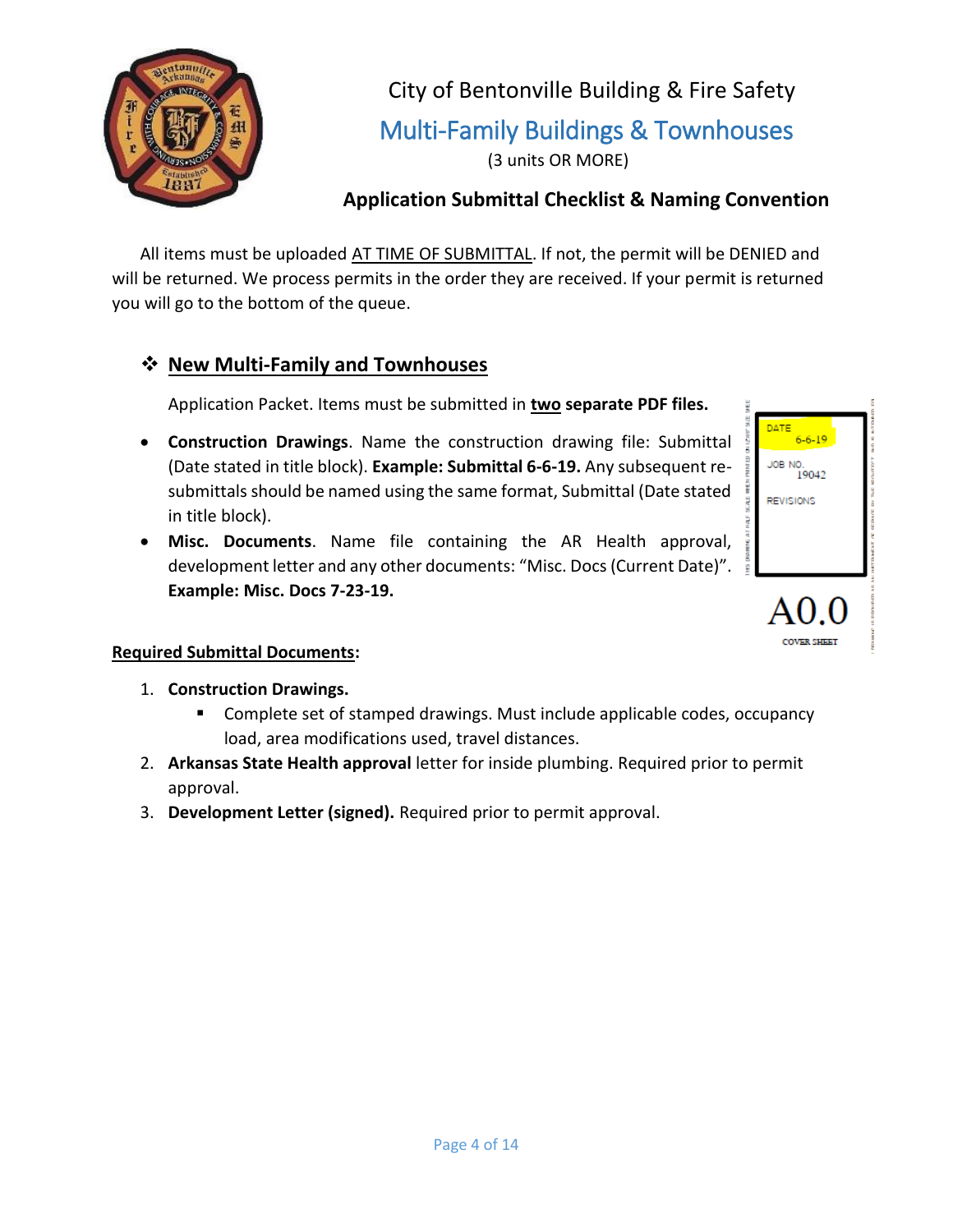

City of Bentonville Building & Fire Safety Fire Alarm Permits

# <span id="page-4-0"></span>**Application Submittal Checklist & Naming Convention**

All items must be uploaded AT TIME OF SUBMITTAL. If not, the permit will be DENIED and will be returned. We process permits in the order they are received.

## **Fire Alarm Permits**

Application Packet. Items must be submitted in **two separate PDF files.**

#### **Naming Convention:**

- **Drawings**. Name the file: "Alarm Drawings (Current Date)". **Example: Alarm Drawings 6-6-19.** Any subsequent re-submittals should be named using the same format, Alarm Drawings (Current Date.).
- **Alarm Documents**. Name file containing the calculations, cut sheets, etc.: "Alarm Docs (Current Date)". **Example: Alarm Docs 6-6-19.** Any subsequent re-submittals should be named using the same format, Alarm Docs (Current Date.).

#### **Required Submittal Documents:**

4. **Drawings.** Files must be in landscape orientation. Drawings shall be limited to one story per page. All symbology shall comply the NFPA 170.

Drawings must include: **1**. Address of protected premises. **2**. Owner of the protected premises, **3**. Authority having jurisdiction, **4**. Applicable codes, standards, and other design criteria to which the system is required to comply, **5**. Type of building construction occupancy, **6.** Fire department response point(s) and annunciator location(s), **7**. Type of fire alarm to be provided, **8**. Calculations (e.g., secondary supply and voltage drop calculations), **9**. Type of fire alarm initiating devices, supervisory alarm initiating devices and evacuation notification appliances to be provided, **10**. Intended area(s) of coverage, **11**. Complete list of detection, evacuation signaling, and annunciator zones, **12.** Complete list of emergency control functions, **13**. Complete sequence of operations detailing all inputs and outputs.

5. **Calculations and Cut Sheets.**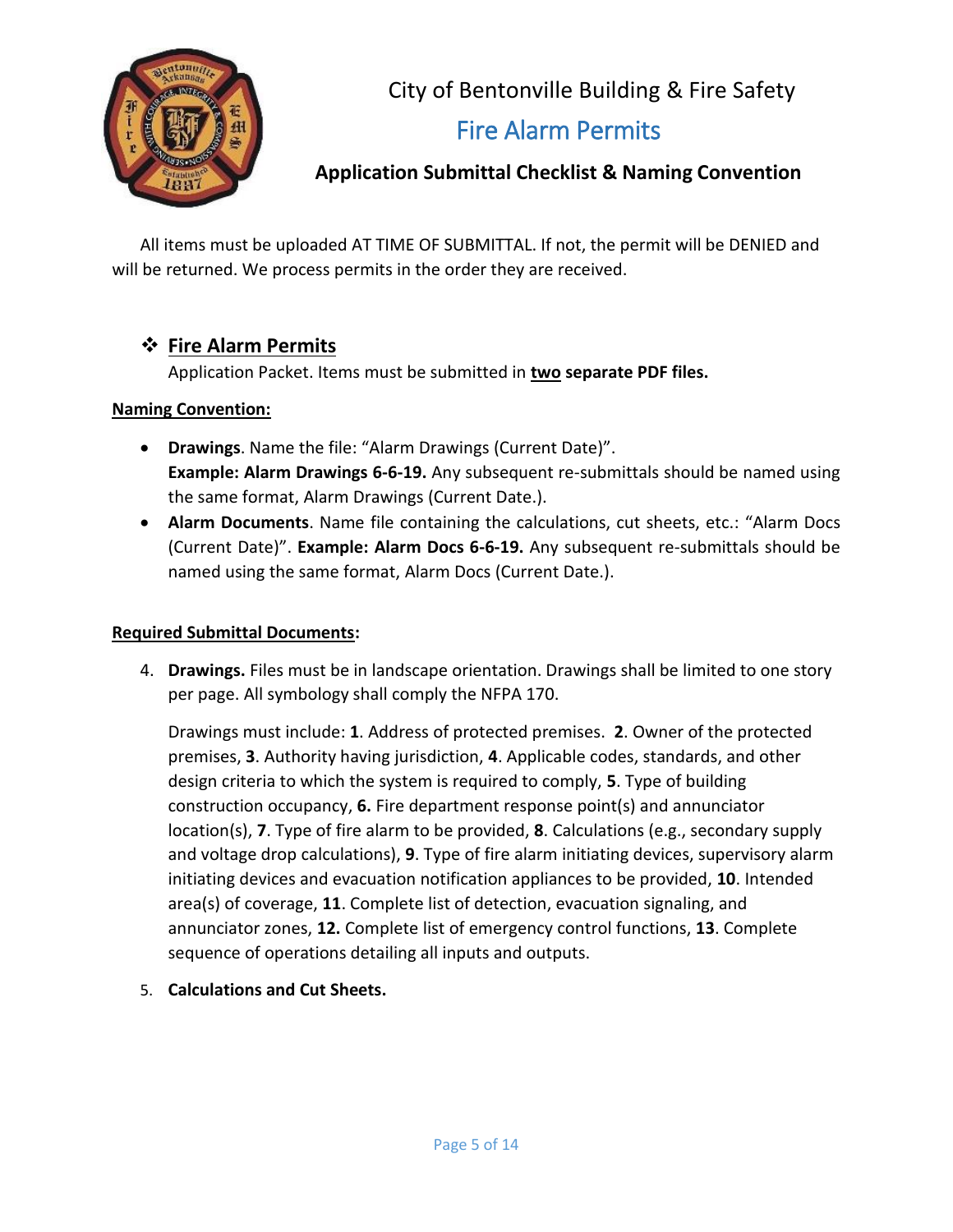

City of Bentonville Building & Fire Safety Fire Sprinkler Permits

# <span id="page-5-0"></span>**Application Submittal Checklist & Naming Convention**

All items must be uploaded AT TIME OF SUBMITTAL. If not, the permit will be DENIED and will be returned. We process permits in the order they are received.

#### **Fire Sprinkler Permits**

Application Packet. Items must be submitted in **two separate PDF files.**

#### **Naming Convention:**

- **Drawings**. Name the file: "Sprinkler Overhead (or Underground) Drawings (Current Date)". **Example: Sprinkler Overhead (or Underground) Drawings 6-6-19.** Any subsequent re-submittals should be named using the same format, Sprinkler Overhead (or Underground) Drawings (Current Date.)
- **Sprinkler Documents**. Name file containing the calculations, cut sheets, etc.: "Sprinkler Overhead (or Underground) Docs (Current Date)". **Example: Sprinkler Overhead (or Underground) Docs 6-6-19.** Any subsequent re-submittals should be named using the same format, Sprinkler Overhead (or Underground) Docs (Current Date.)

#### **Required Submittal Documents:**

- 1. **Drawings.** Plans shall be submitted in accordance with the requirements of Chapter 23 of NFPA 13 2016 edition. Files must be in landscape orientation. Drawings shall be limited to one story per page. All symbology shall comply the NFPA 170.
- 2. **Sprinkler Documents**. A signed copy of the owner's certificate, hydraulic calculation sheets, manufacturer product sheets, and a summary sheet.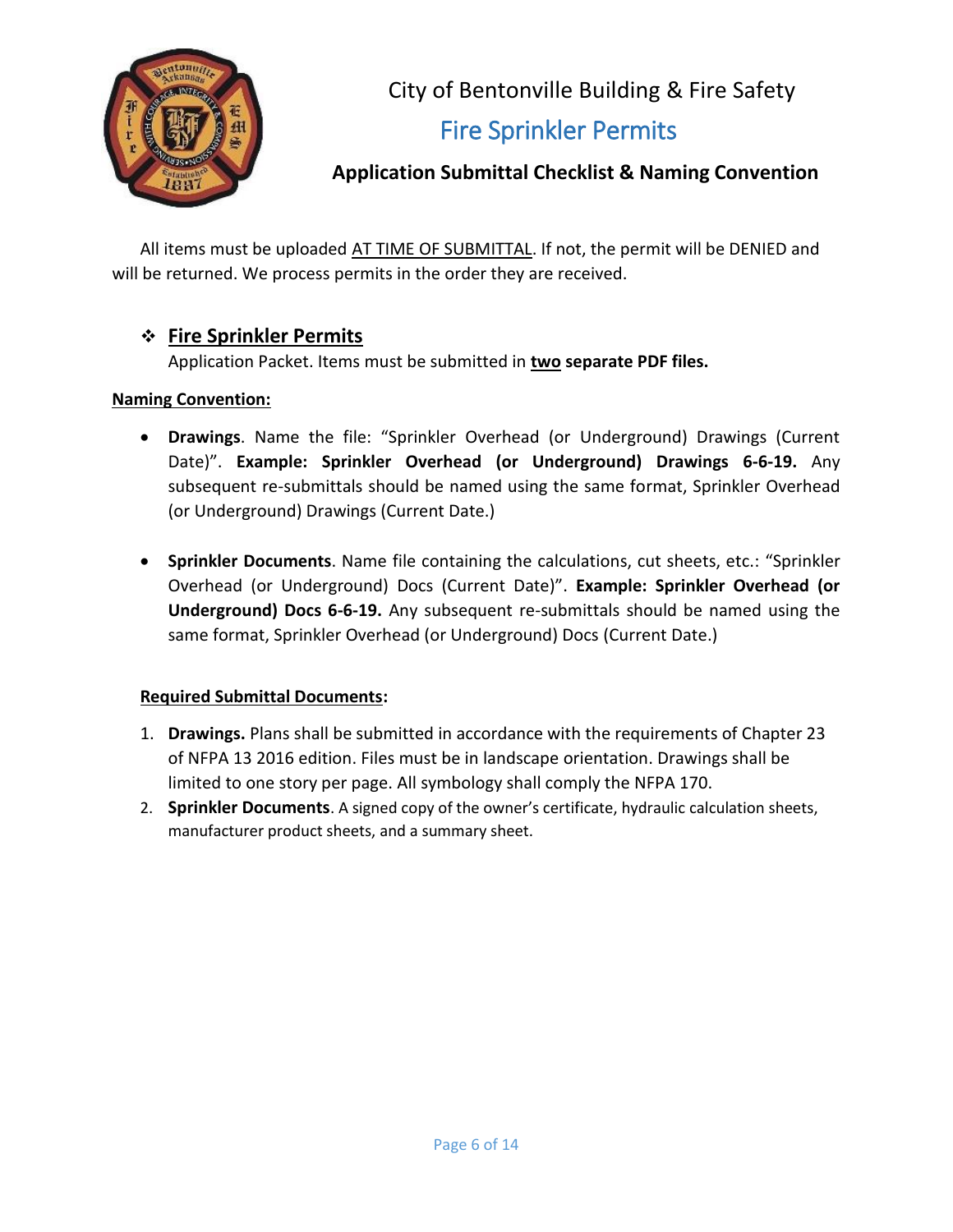

City of Bentonville Building & Fire Safety Kitchen Hood & Duct Suppression

# <span id="page-6-0"></span>**Application Submittal Checklist & Naming Convention**

All items must be uploaded AT TIME OF SUBMITTAL. If not, the permit will be DENIED and will be returned. We process permits in the order they are received.

## **Fire Kitchen Hood & Duct Suppression**

Application Packet. Items must be submitted in **two separate PDF files.**

#### **Naming Convention:**

- **Drawings**. Name the file: "Kitchen Hood Drawings" (Current Date)". **Example: Kitchen Hood Drawings 6-6-19.** Any subsequent re-submittals should be named using the same format, Kitchen Hood Drawings (Current Date.)
- **Scope of Work**. Name file: "Scope of Work" (Current Date)". **Example: Scope of Work 6- 6-19.** Any subsequent re-submittals should be named using the same format, Scope of Work (Current Date.)

#### **Required Submittal Documents:**

- 1. **Drawings.** Design drawings provided from Mechanical Designer or Installer, if drawings were not included with the building permit. Files must be in landscape orientation. Drawings shall be limited to one story per page. All symbology shall comply the NFPA 170.
- 2. **Scope of Work.**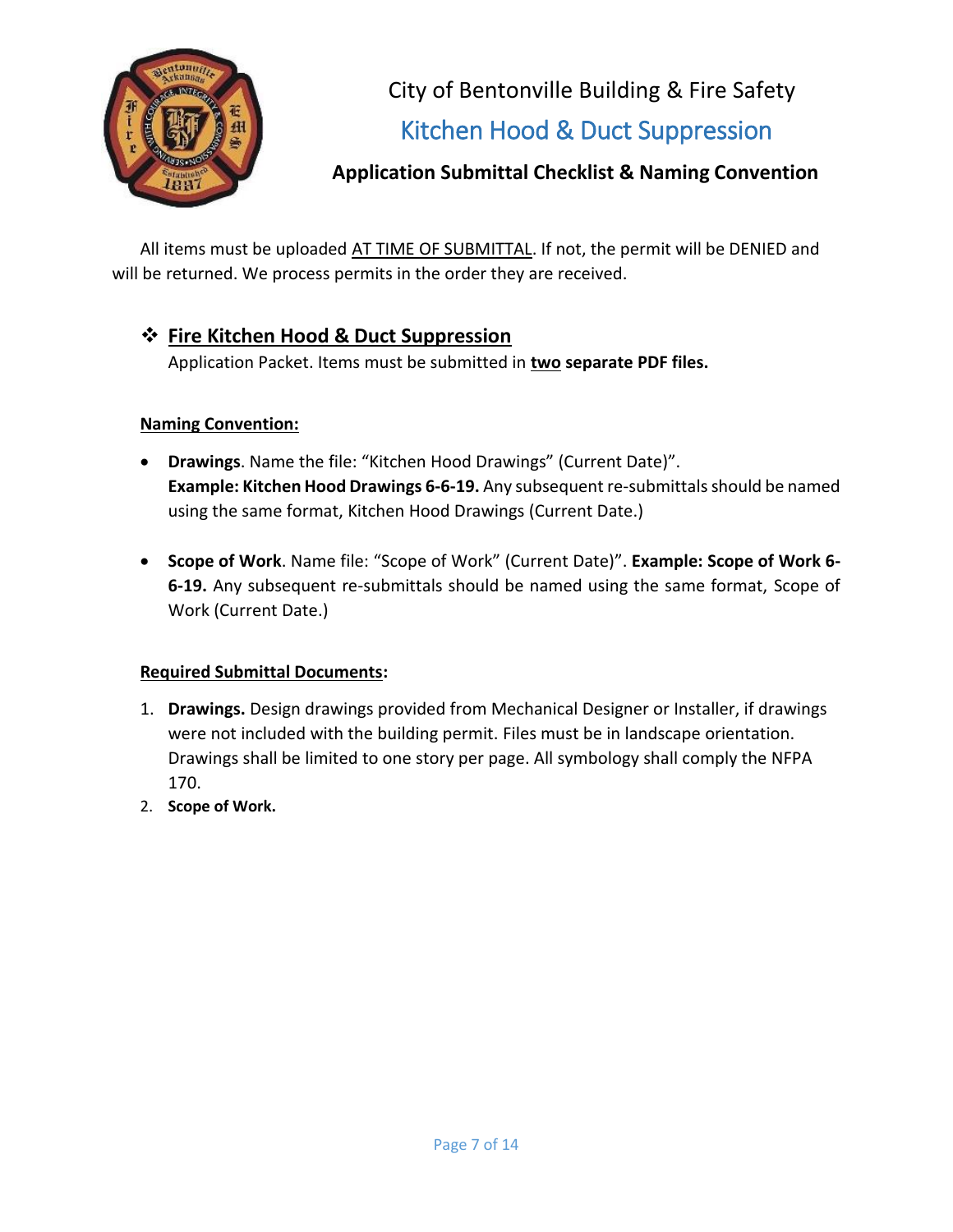

City of Bentonville Building & Fire Safety Commercial Signs

# <span id="page-7-0"></span>**Application Submittal Checklist & Naming Convention**

All items must be uploaded AT TIME OF SUBMITTAL. If not, the permit will be DENIED and will be returned. We process permits in the order they are received. If your permit is returned you will go to the bottom of the queue.

# **Commercial Sign Permit**

Application Packet. Items must be submitted in **one PDF file.**

#### **Naming Convention:**

 Name the file: "Submittal (Current Date)". **Example: Submittal 6-6-19.** Any subsequent re-submittals should be named using the same format, Submittal (Current Date).

#### **Required Submittal Documents for Signs:**

- 1. **Scaled Drawings.**
	- A scaled drawing of the sign showing the design and dimensions of the sign height, area, design, content and dimensions of any measures used to support the sign or used to affix the sign to a wall, window or the ground.

#### 2. **Scaled Site Plan.**

 A scaled site plan showing the location of the sign on the property or building and showing street right-of-way and property lines. For wall signs, provide dimension of walls.

#### 3. **Materials List.**

A list of materials used to construct the sign, including all supporting materials.

#### 4. **Code Compliance Application.**

a. A sign permit will not be issued until a Code Compliance Certificate approval is obtained (approx. approval time 2+ days after received). Submit your Code Compliance on [eTrakit.](http://trakitweb.bentonvillear.com/etrakit/)

#### 5. **Public Utility Location.**

a. Public utility locations must be shown and verified by a certified survey or as-built drawing. Provide a copy of the survey or as-built drawing. For freestanding signs only.

#### 6. **Landscape Plan.**

For freestanding signs only.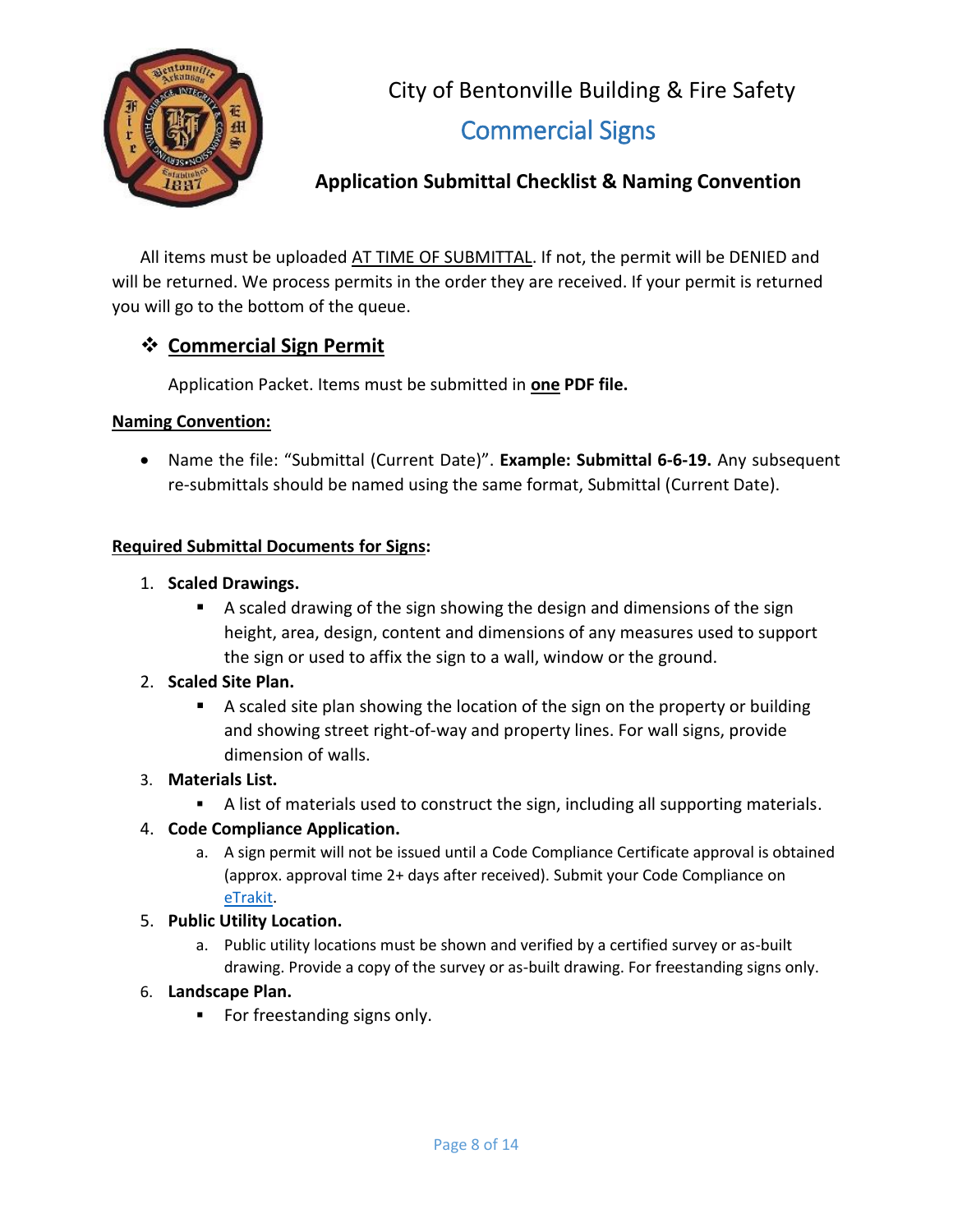

City of Bentonville Building & Fire Safety

# Temporary Signs

<span id="page-8-0"></span> **Application Submittal Checklist & Naming Convention**

All items must be uploaded AT TIME OF SUBMITTAL. If not, the permit will be DENIED and will be returned. We process permits in the order they are received. If your permit is returned you will go to the bottom of the queue.

# **Temporary Sign Permit (Banners)**

Application Packet. Items must be submitted in **one PDF file.**

#### **Naming Convention:**

 Name the file: "Submittal (Current Date)". **Example: Submittal 6-6-19.** Any subsequent re-submittals should be named using the same format, Submittal (Current Date).

#### **Required Submittal Documents for Signs:**

- 1. **Scaled Drawings.**
	- A scaled drawing of the sign showing the design and dimensions of the sign height, area, design, content and dimensions of any measures used to support the sign or used to affix the sign to a wall, window or the ground.

#### 2. **Scaled Site Plan.**

A scaled site plan showing the location of the sign on the property or building and showing street right-of-way and property lines. For wall signs, provide dimension of walls.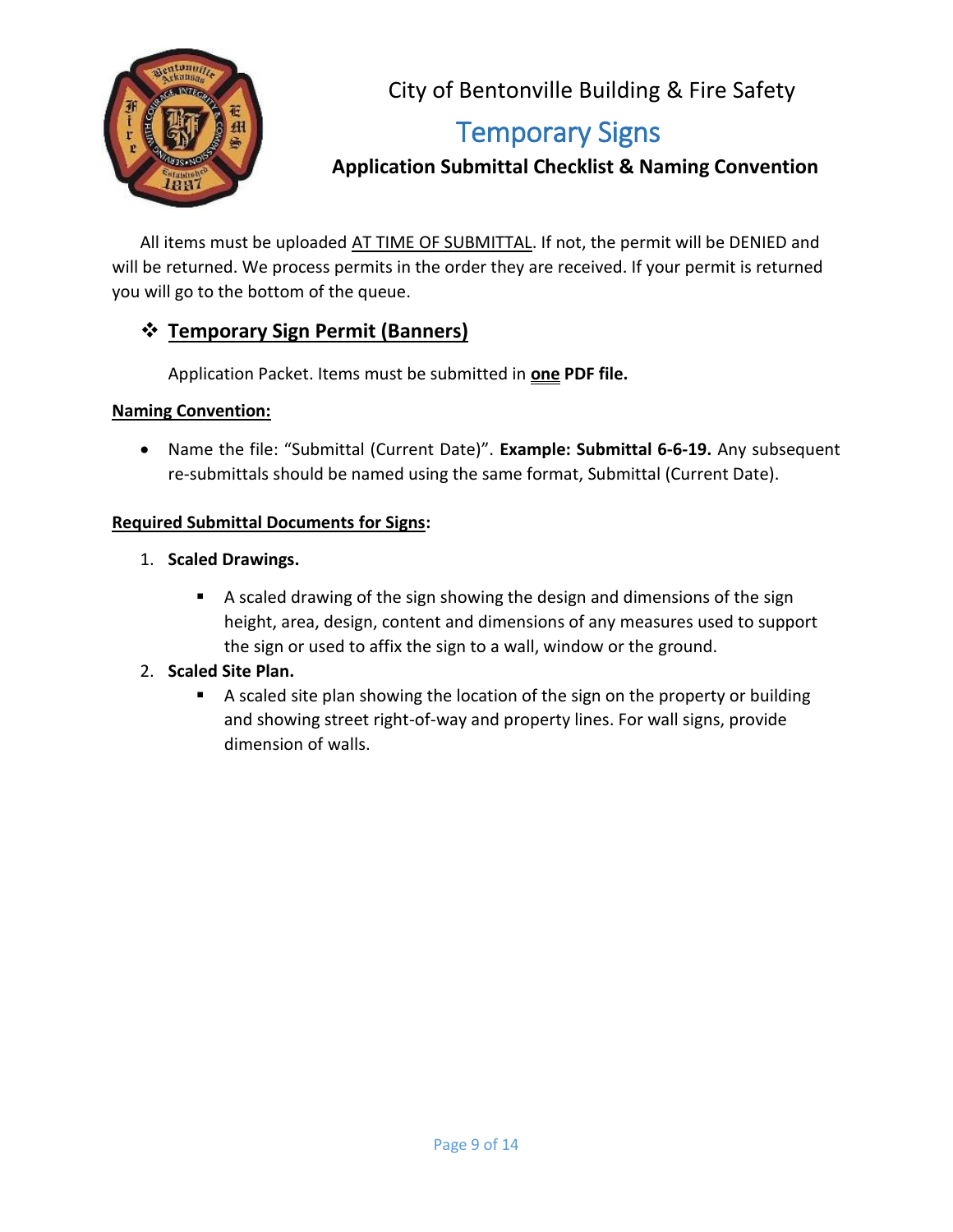

City of Bentonville Building & Fire Safety Commercial Pools

# <span id="page-9-0"></span>**Application Submittal Checklist & Naming Convention**

All items must be uploaded AT TIME OF SUBMITTAL. If not, the permit will be DENIED and will be returned. We process permits in the order they are received. If your permit is returned you will go to the bottom of the queue.

# **Commercial Pool Permit**

Application Packet. Items must be submitted in **one PDF file.**

#### **Naming Convention:**

 Name the file: "Submittal (Current Date)". **Example: Submittal 6-6-19.** Any subsequent re-submittals should be named using the same format, Submittal (Current Date).

#### **Required Submittal Documents for Pool:**

- 1. **Scaled Site Plan.** 
	- A scaled site plan showing the location of the pool on the property. Must match location specified on approved large scale development or approved by the Planning Department.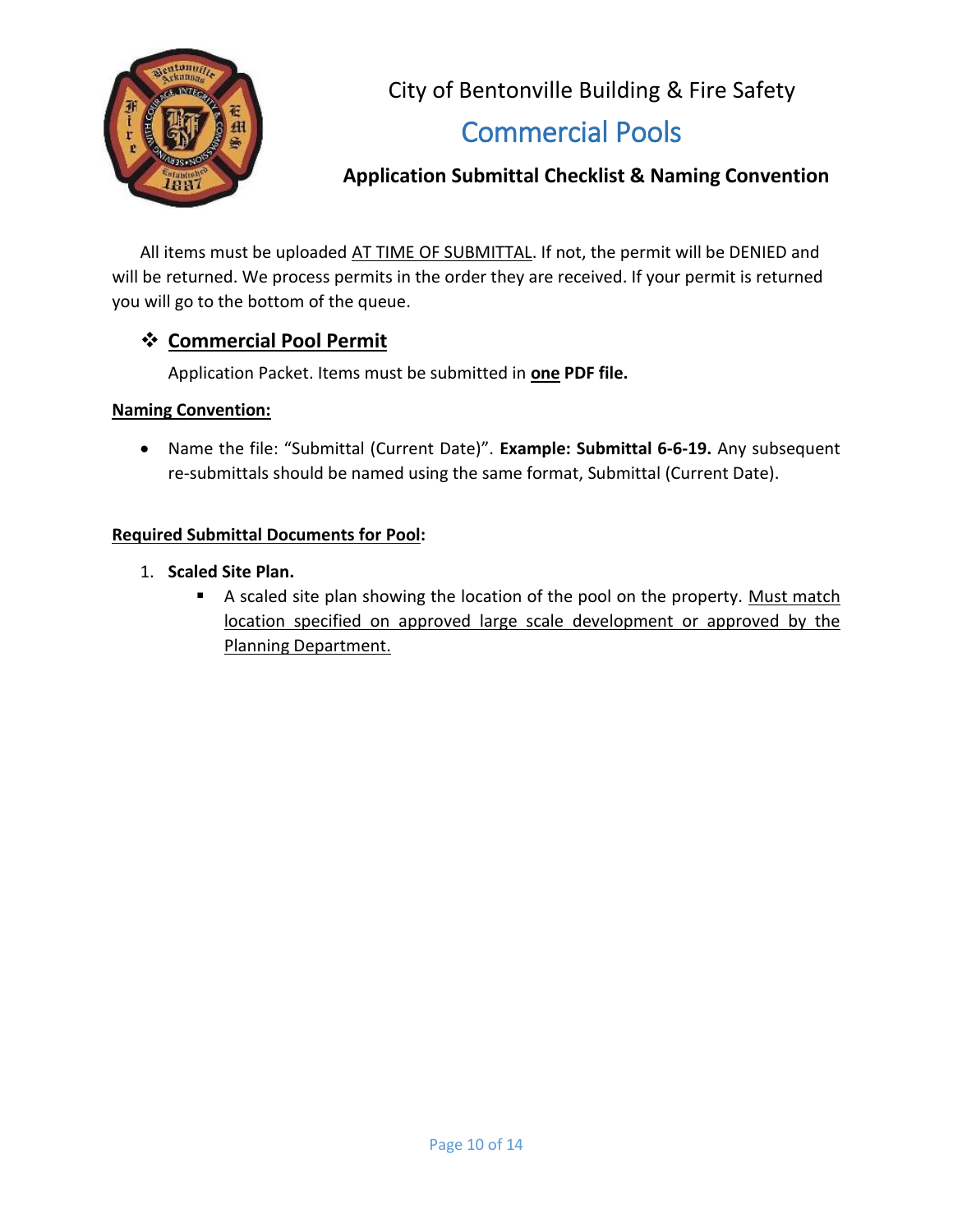

City of Bentonville Building & Fire Safety Structural Moving Permit

# <span id="page-10-0"></span>**Application Submittal Checklist & Naming Convention**

All items must be uploaded AT TIME OF SUBMITTAL. If not, the permit will be DENIED and will be returned. We process permits in the order they are received. If your permit is returned you will go to the bottom of the queue.

## **Commercial Moving Permit**

Application Packet. Items must be submitted in **one PDF file.**

#### **Naming Convention:**

 Name the file: "Submittal (Current Date)". **Example: Submittal 6-6-19.** Any subsequent re-submittals should be named using the same format, Submittal (Current Date).

#### **Required Submittal Documents for Moving Permit:**

- 1. **Certificate of Insurance.**
	- Certificate of Liability Insurance. \$100,000 for bodily injury to any one (1) person per occurrence. \$200,000 for bodily injury to more than one (1) person per occurrence. \$250,000 for damage to property per occurrence.

#### 2. **Detailed Route**

**Detailed description of route through Bentonville. Provide primary and secondary** route options.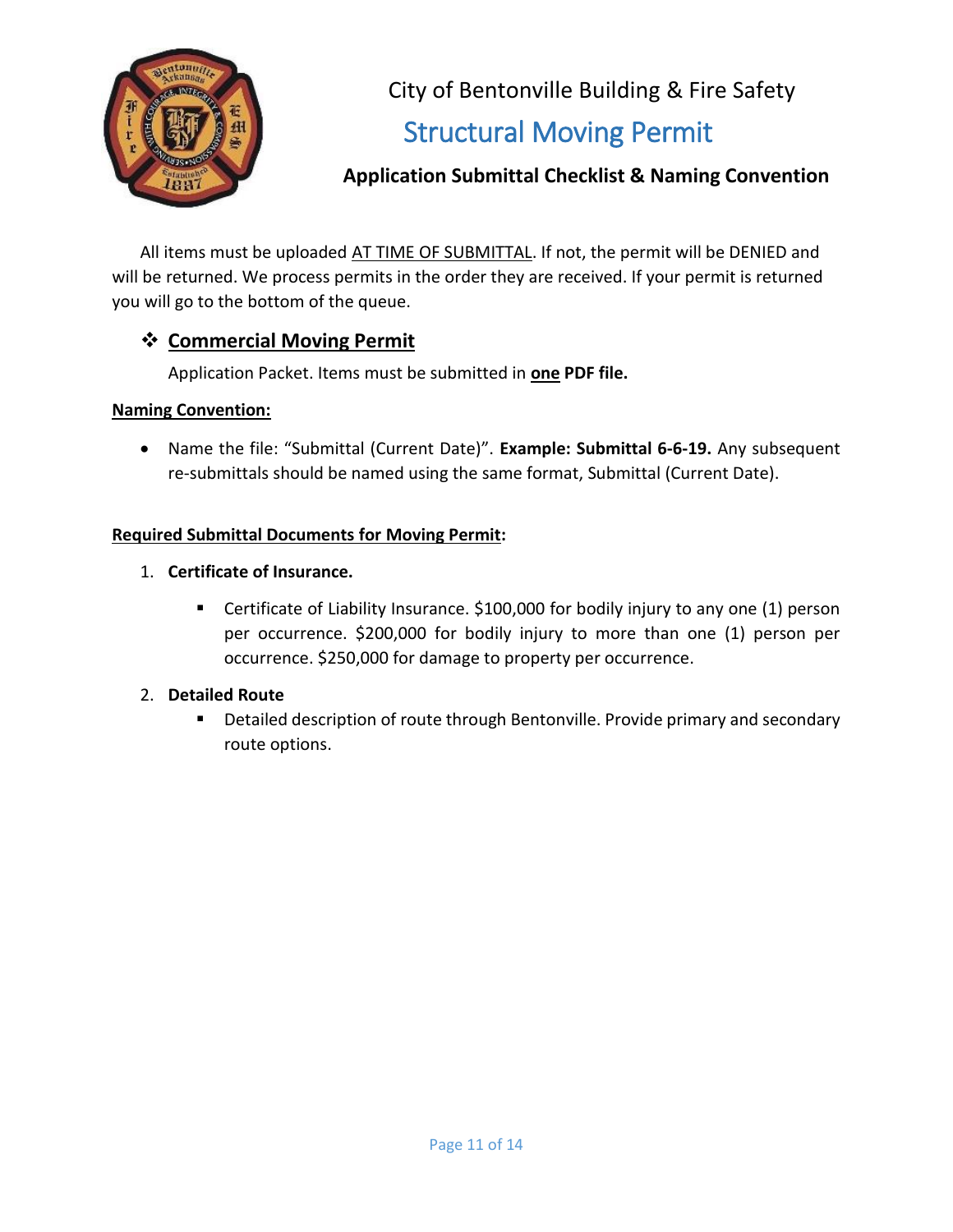

City of Bentonville Building & Fire Safety Commercial Demolition Permit

# <span id="page-11-0"></span>**Application Submittal Checklist & Naming Convention**

# **Demolition Permit**

\*\*Submittal documents are only required for a demo site that is **one acre or more**. If under one acre, answering the application questions on eTrakit is sufficient.

Application Packet. All items must be submitted in **one PDF file in the order listed below.**

#### **Naming Convention:**

 Name the file: *Submittal (current date).* **Example: Submittal 7-18-19**. Any subsequent resubmittals should be named using the same format, *Submittal (current date).*

#### **Required Submittal Documents:**

• Stormwater Pollution Prevention Plan (SWPPP). Contact Engineering for more information, 271-3168.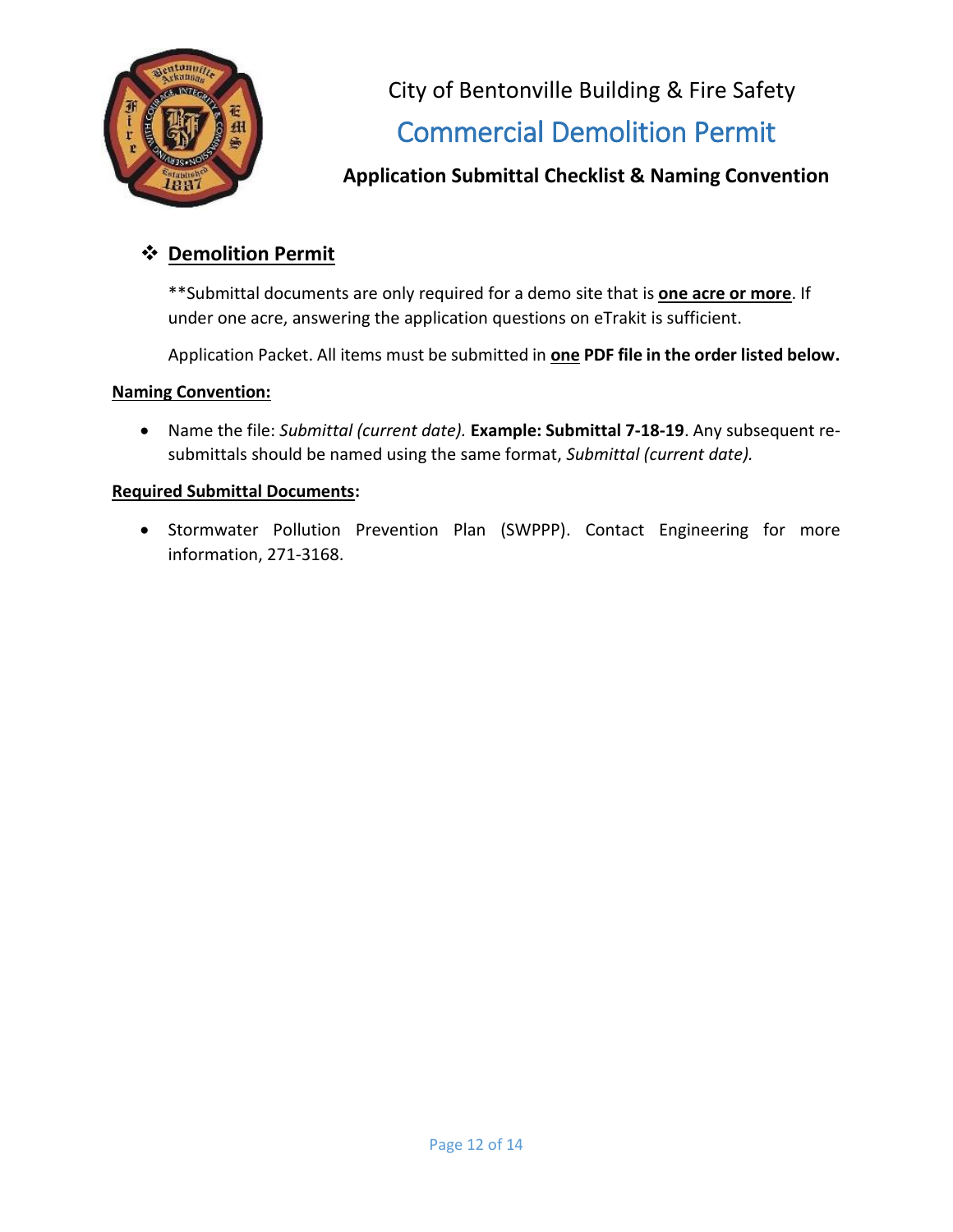

City of Bentonville Building & Fire Safety Solar Power System

# <span id="page-12-0"></span>**Application Submittal Checklist & Naming Convention**

All items must be uploaded AT TIME OF SUBMITTAL. If not, the permit will be DENIED and will be returned. We process permits in the order they are received. If your permit is returned you will go to the bottom of the queue.

#### $\diamondsuit$  **Solar Power System**

- Application Packet. All items must be submitted in **two PDF files in the order listed below.**
- On eTrakit, apply for a Commercial Alteration Permit, with a subtype of Solar Panels

#### **Naming Convention:**

- **The first file** should include submittal items 1-6. Name the file: *Submittal (current date).* **Example: Submittal 7-18-19**. Any subsequent re-submittals should be named using the same format, *Submittal (current date).*
- **The second file** should include the **completed** BEUD Agreement. Name the file: BEUD Agreement (current date). **Example: BEUD Agreement 7-18-19**. Any subsequent resubmittals should be named using the same format, *BEUD Agreement (current date).*

#### **Required Submittal Documents:**

- 1. The location of the solar panel system shall be indicated on the plans, including site plan, roof plan, and elevation and mounting details for panel installation. (Roof or ground mounted solar systems).
- 2. Electrical plan (riser diagram) showing how the solar system is wired and connected to the building electrical system. Include wire size and type, grounding, over current protection rating and disconnects.
- 3. Plumbing plan for solar hot water system including pipe size and type, location of exchange tank, existing/backup water heater, and pump. Indicate if heat exchanger coil is in direct contact with potable water.
- 4. Include adequate fire department access, pathways, and ventilation opportunities.

#### **Continued on next page…**